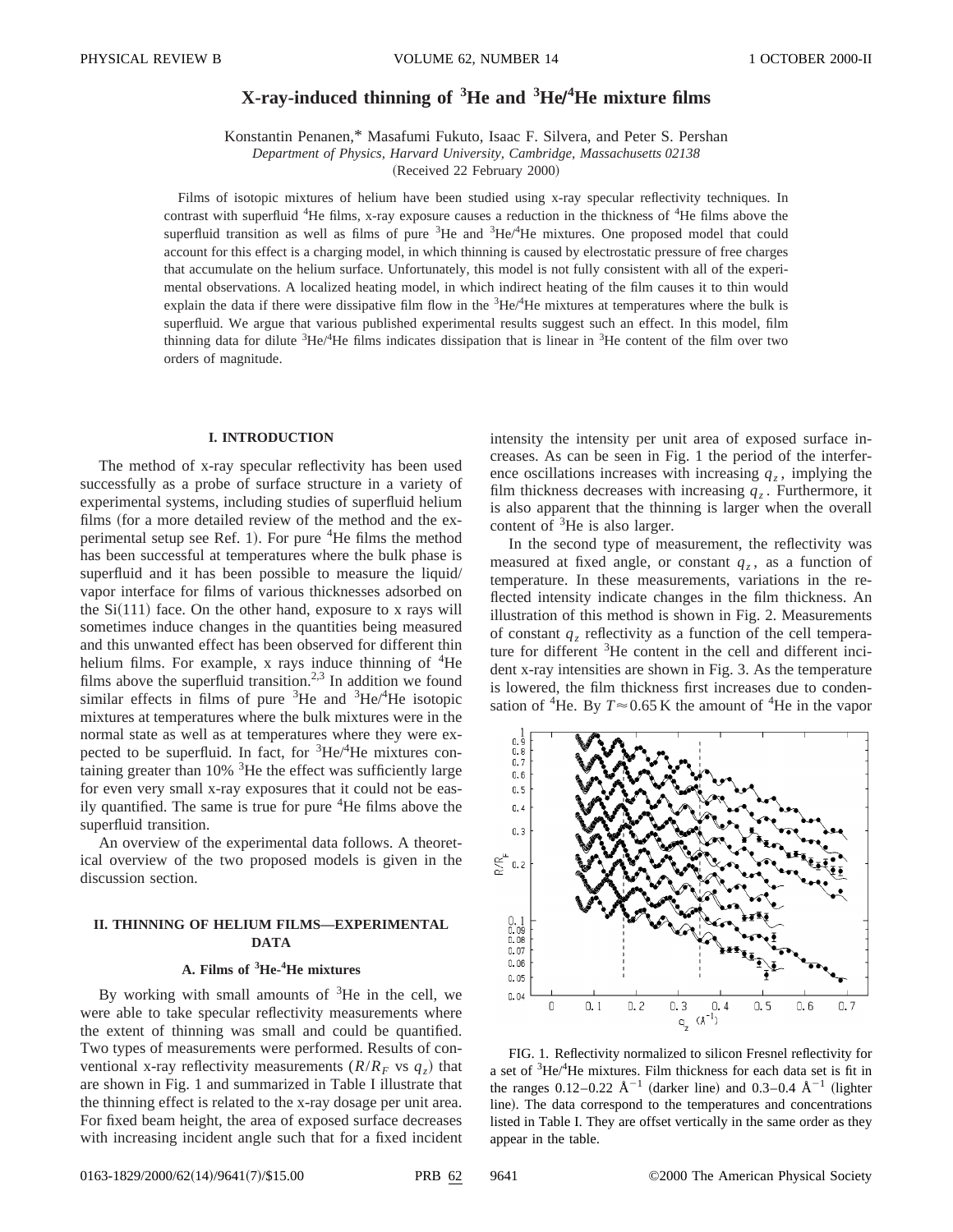TABLE I. Thinning effect for dilute  ${}^{3}He/{}^{4}He$  mixtures. The amount of  ${}^{4}He$  in the cell is the same for all data sets. Incident flux (direct beam) is the monitor count $\times$ 117 000. It corresponds to total energy flux reaching the detector of  $1.16\times10^{13}$  eV/sec, or 1.86  $\mu$ W at a monitor count of 10 000. Corrected for absorbtion in the output cryostat windows, and the detector efficiency (0.8 each), the energy flux incident on the substrate is  $\approx$ 2.9  $\mu$ W. Wave vector  $q_z$  of 0.35 Å<sup>-1</sup> corresponds to incident angle  $\theta$ =2°. The typical error in thickness fits over a small fitting range is  $\pm 0.5 \text{ Å}$  for sets without absorber;  $\pm 1 \text{ Å}$  with  $\times 0.102$  absorber (\*).

| T K   | % ${}^{3}$ He  | Eff. monitor | $d \, \textcircled{a} \, 0.17 \, \text{\AA}^{-1}$ | $\Delta d$ | $d \, \textcircled{a} \, 0.35 \, \text{\AA}^{-1}$ | $\Delta d$     |
|-------|----------------|--------------|---------------------------------------------------|------------|---------------------------------------------------|----------------|
| 0.492 | $\overline{0}$ | 6600         | 119.53                                            | $\theta$   | 119.47                                            | $\overline{0}$ |
| 0.491 | 0.8            | $960*$       | 118.78                                            | 0.75       | 116.79                                            | 2.68           |
| 0.440 | 0.8            | $710*$       | 117.83                                            | 1.70       | 115.19                                            | 4.28           |
| 0.452 | 2.3            | $470*$       | 117.73                                            | 1.80       | 114.05                                            | 5.42           |
| 0.519 | 0.8            | 6950         | 115.51                                            | 4.02       | 112.78                                            | 6.69           |
| 0.491 | 0.8            | 5800         | 114.08                                            | 5.45       | 110.82                                            | 8.65           |
| 0.491 | 0.8            | 7200         | 113.57                                            | 5.96       | 109.82                                            | 9.65           |
| 0.440 | 0.8            | 7100         | 107.04                                            | 12.49      | 102.53                                            | 16.94          |
| 0.440 | 2.3            | 11750        | 93.13                                             | 26.4       | 89.35                                             | 30.12          |

becomes negligible and for pure <sup>4</sup>He film the thickness stops changing. However, if the cell is loaded even with a small amount of <sup>3</sup>He, the thickness dependence becomes abnormal: the film gets thinner at lower temperatures. The extent of thinning, just as in conventional reflectivity measurements, is larger for lower temperatures, higher overall <sup>3</sup>He content and larger x-ray flux.

The model used to the fit data in for the anomalous thinning effect illustrated in Fig. 3 assumes that for a given x-ray intensity the extent of thinning is proportional to the amount of <sup>3</sup> He *in the film*. Taking the saturated vapor pressure for <sup>3</sup>He  $P_{\text{sat}} = P_{\text{sat}}(T)$ , the amount of <sup>3</sup>He in the film can be estimated from the equilibrium chemical potential. In the film,

$$
\mu_{\text{film}} = kT \ln \frac{N_{\text{film}}}{N_{\text{sat}}},\tag{1}
$$



FIG. 2. An illustration of constant  $q_z$  x-ray reflectivity measurements. The plot shows the calculated normalized reflectivity as a function of wave vector transfer  $q_z$  for three film thicknesses:  $(\_\_)$ 88 Å,  $(- - -)$  84 Å, and  $(---)$  80 Å. The inset shows the calculated reflectivity at constant  $q_z=0.2$  Å<sup>-1</sup> as a function of the film thickness.



FIG. 3. Reflectivity at constant  $q_z = 0.35 \text{ Å}^{-1}$  as a function of temperature for different x-ray intensities and <sup>3</sup>He content in the cell.  $-$  – Fit to reflectivity.  $-$  Film thickness vs temperature from fit (right axis). Deviations at  $T > 0.7$  K are due to <sup>4</sup>He evaporating from the film into the gas phase. The factor *F* refers to the multiplicative factor in the model for the anomalous thinning behavior for  $T < 0.7$  K (see text).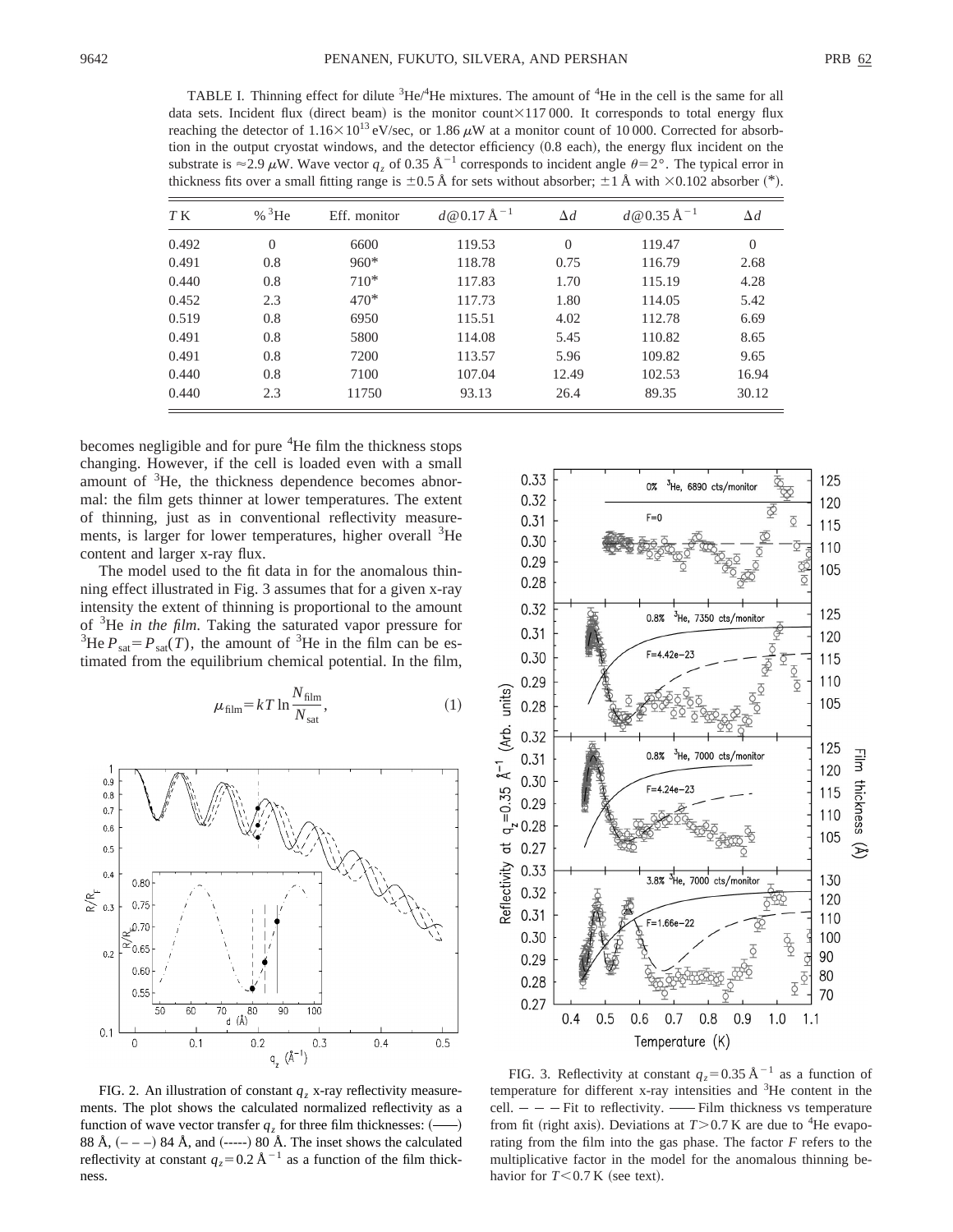where  $N_{\text{film}}$  is the content of <sup>3</sup>He in the film and  $N_{\text{sat}}$  is a parameter. In the gas phase

$$
\mu_{\text{vapor}} = kT \ln \frac{P}{P_{\text{sat}}}.\tag{2}
$$

Assuming that the amount of <sup>3</sup>He in the film remains small in comparison with the amount of  $3$ He in the gas phase, the pressure  $P = \text{const} \times T$ . The concentration of <sup>3</sup>He in the film is then

$$
N_{\text{film}} = N_{\text{sat}} \frac{P}{P_{\text{sat}}} = \text{const} \times N_{\text{sat}} \frac{T}{P_{\text{sat}}}.
$$
 (3)

Equation  $(3)$  is valid as long as  $N_{\text{sat}}$  is a much weaker function of temperature than  $P_{\text{sat}}$ . The dependence of <sup>3</sup>He saturated vapor pressure  $P_{\text{sat}}$  on temperature was fit to published data (Ref. 4, and references therein). For larger changes in the film thickness, the amount of thinning can be estimated from the change in the local <sup>4</sup>He chemical potential, which scales as  $d^{-3}$ . The net result is that the film thickness should scale as

$$
\frac{1}{d^3} - \frac{1}{d_0^3} = F \times \frac{T}{P_{\text{sat}}},
$$
\n(4)

where *F* is a multiplicative factor. Assuming this relationship, the dashed line in Fig. 3 is obtained by calculating the x-ray reflectivity from the thickness *d* of the film for the known  $q_z$ . Apart from normalization factors for the x-ray reflectivity,  $F$  and the equilibrium film thickness  $d_0$  are the only free parameters in the model. For small changes in the film thickness, the extent of thinning can be estimated from a model in which  $\Delta d = d - d_0$  is substituted in the left hand side of Eq.  $(4)$ . The relative value of the parameter *F* in different data sets scales linearly with the x-ray intensity and <sup>3</sup>He content in the cell. This model is also consistent with conventional reflectivity data (Fig. 1, Table I). In cases where the thinning is greater, the amplitude of the reflectivity oscillations is reduced, indicating that the film thickness varies over the footprint area.

# B. Films of pure <sup>3</sup>He and <sup>3</sup>He-rich <sup>3</sup>He<sup>/4</sup>He mixtures

The behavior of pure  $3$ He and  $3$ He-rich mixtures is qualitatively the same as that of the mixtures described in the previous subsection. The extent of thinning is more severe and is significant even for strongly attenuated x-ray beams. For completeness, an example of a reflectivity measurement taken on pure  ${}^{3}$ He films with and without beam attenuator placed in front of the incident cryostat window is given in Fig. 4.

# **C.** Films of  ${}^4$ **He above the**  $\lambda$  point

X-ray induced thinning for <sup>4</sup>He films above the superfluid transition  $T_{\lambda}$ =2.17 K, was observed by Lurio *et al.*<sup>2,3</sup> As part of this study, details of this thinning were investigated further. A typical plot of reflectivity vs. time on slow warm-up and cool-down is shown in Fig. 5. Thinning occurs within several milli-Kelvin on heating above the superfluid transition and is reversible. The time scale over which thinning occurs scales with the x-ray intensity and varies be-



FIG. 4. Normalized reflectivity for a pure  ${}^{3}$ He film taken with different incident x-ray intensities.  $(\bullet)$  Full beam;  $(\circ)$  beam attenuated by a  $10\times$  absorber. Data sets are offset for clarity. Film thickness is a function of  $q<sub>z</sub>$  due to the changing footprint size.

tween  $0.5$  sec. at the synchrotron with full beam<sup>3</sup> and tens to hundreds of seconds either at the rotating anode facility or with significantly attenuated synchrotron radiation. Film thickness as a function of time for a film at  $T=2.20 \text{ K}$  exposed to an attenuated x-ray beam is shown in Fig. 6.

#### **III. DISCUSSION**

#### **A. Thinning models**

Dramatic x-ray thinning of <sup>4</sup>He films above the superfluid transition was first observed by Lurio *et al.*5,2,3 The effect was explained as being caused by localized heating of the film. It was noted, however, that for the observed extent of thinning, a significant portion  $(50\% \text{ or larger})$  of the entire beam energy would have to be deposited in the film itself despite the fact that nearly all x-ray photons are absorbed by the substrate. It was suggested that a substantial portion of primary photoelectrons escape the substrate and deposit their energy in the film and the vapor above it. Lack of heat exchange with the substrate was explained by a large Kapitza boundary resistance  $(\geq 800 \text{ cm}^2 \text{K W}^{-1})$  due to an exceptionally flat and clean substrate surface. Absence of thinning in superfluid <sup>4</sup>He films could be naturally explained by thermal shorting by the superfluid flow of the film.

Subsequently it was found that significant x-ray-induced film thinning exists for  ${}^{3}$ He/ ${}^{4}$ He mixture films when such films are expected to be superfluid, $6$  and an alternative explanation was required. It was suggested that primary photoelectrons ejected from the silicon substrate were attracted to the substrate by the positive ion charge left in silicon as well as by their image potential, and resided on the helium surface. Electrostatic pressure due to these charges leads to an increase in the chemical potential and hence reduces the film thickness. The two models are discussed below.

#### **B. X-ray induced electrostatic charging**

In this model, the extent of thinning is determined by the equilibrium electron density at the helium surface. The equi-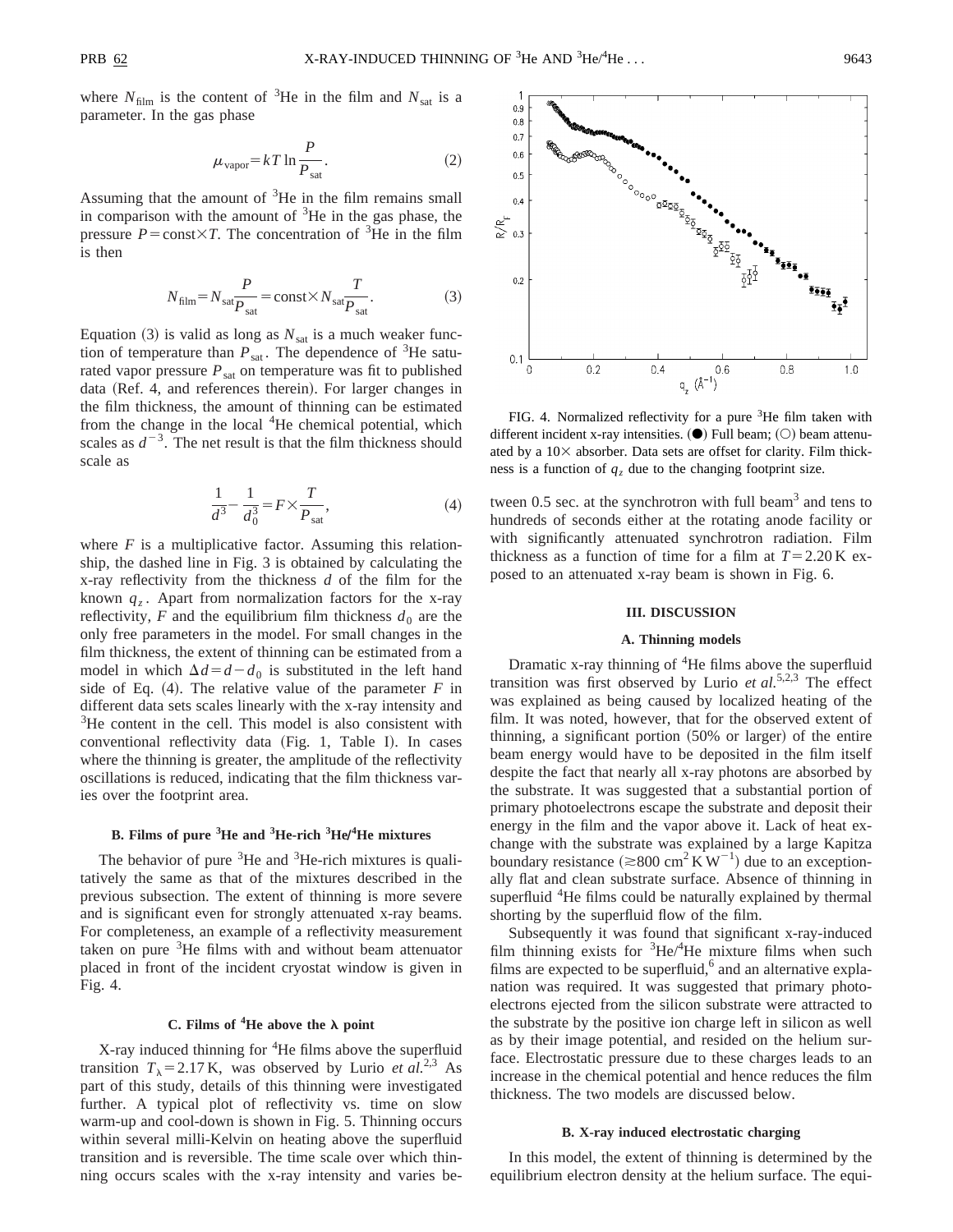

FIG. 5. Constant  $q_z$  warm-up and cool-down reflectivity for a <sup>4</sup>He film. Reflectivity at a constant  $q_z$ =0.068 Å<sup>-1</sup> for slow warm-up and cool-down. Reflectivity oscillation at the  $\lambda$  point indicates thickness change from  $d \approx 140 \text{ Å}$  to  $d \approx 50 \text{ Å}$  over a time period of order 2  $\times 10^3$  sec. Data was taken at Harvard rotating anode facility.

librium is reached when the rate of the electron density dissipation (relaxation) becomes equal to the rate with which the electrons are generated. The rate of photoelectron production can be expected to be proportional to the number of incident x-ray photons, which is consistent with the observed linearity of the extent of thinning vs the x-ray intensity. Each primary photoelectron with an energy of  $\approx$ 10 keV can create of the order of 400 additional free charges when it thermalizes through ionization. Since the ionization track length is a function of the vapor density, the total effective rate of electron production may also depend on the density of the helium vapor above the film. Although the source of charges



FIG. 6. Reflectivity at  $q_z = 0.050 \text{ Å}^{-1}$  and corresponding film thickness vs time. The measurements were performed at the synchrotron with a strong attenuator in front of the cryostat. The temperature was maintained at  $2.20 \pm 0.01$  K during the measurement. The total incident x-ray flux corresponds to energy flux of 0.00015  $\mu$ W. The x-ray shutter was opened at time  $t=0$ .

causing thinning seems clear, a credible model for the electron density relaxation is yet to be found. One possibility is that the electrons move along the film surface until they reach bare metal surface in the filling capillary. The relaxation rate would be determined by electron mobility along the surface. Another possibility is that there is a weak spot, a sharp protrusion, where electrons are capable of tunneling through the film. Relaxation is again limited by surface mobility. In still another model, upon reaching a critical density, a hydrodynamic instability develops,  $7.8$  allowing the electrons to break through the helium layer. The relaxation rate would depend on the surface tension.

The extent of thinning achieved in <sup>4</sup>He films would require electron densities of the order of  $10^{11}$  cm<sup>-2</sup>.<sup>7</sup> The incident x-ray count for the thinning in Fig. 6 was 1.05  $\times$  10<sup>6</sup> photons/sec with the beam footprint area of  $\approx$  0.1 cm<sup>2</sup>. Assuming secondary photoelectron production of 400 per each incident photon with all secondary electrons contributing to the thinning, the rate of the electron density increase would be  $\approx$  4  $\times$  10<sup>9</sup> cm<sup>-2</sup> sec<sup>-1</sup>. This value is consistent with the observed rate of thinning to within an order of magnitude. The rates of thinning for <sup>4</sup>He films exposed to larger x-ray flux at the synchrotron, observed by Lurio *et al.*3,2 and in the current measurements, are found to be correspondingly higher. Another observation providing support to the electrostatic thinning hypothesis is that the typical recovery time for the  ${}^{4}$ He films above the  $\lambda$  point with the x-ray flux turned off is of the order of hours. After heating the cell to  $\geq 20$  K and cooling it again the film thickness recovers. This effect could be explained by the electrons tunneling through the film when the film thickness is reduced to  $\leq 10$  Å.

The weakest point of this model is the discontinuity in thinning at the <sup>4</sup>He superfluid transition. To explain the difference in the extent of thinning of less than 0.5 Å at *T*  $\langle 2.17 K \text{ with the highest x-ray flux at the synchrotron vs.}$ extreme thinning with the lowest flux at the rotating anode, the rates of relaxation have to differ by a factor of at least  $10<sup>7</sup>$  across the  $\lambda$  point. Neither the surface tension nor the electron mobility have a discontinuity at the superfluid tran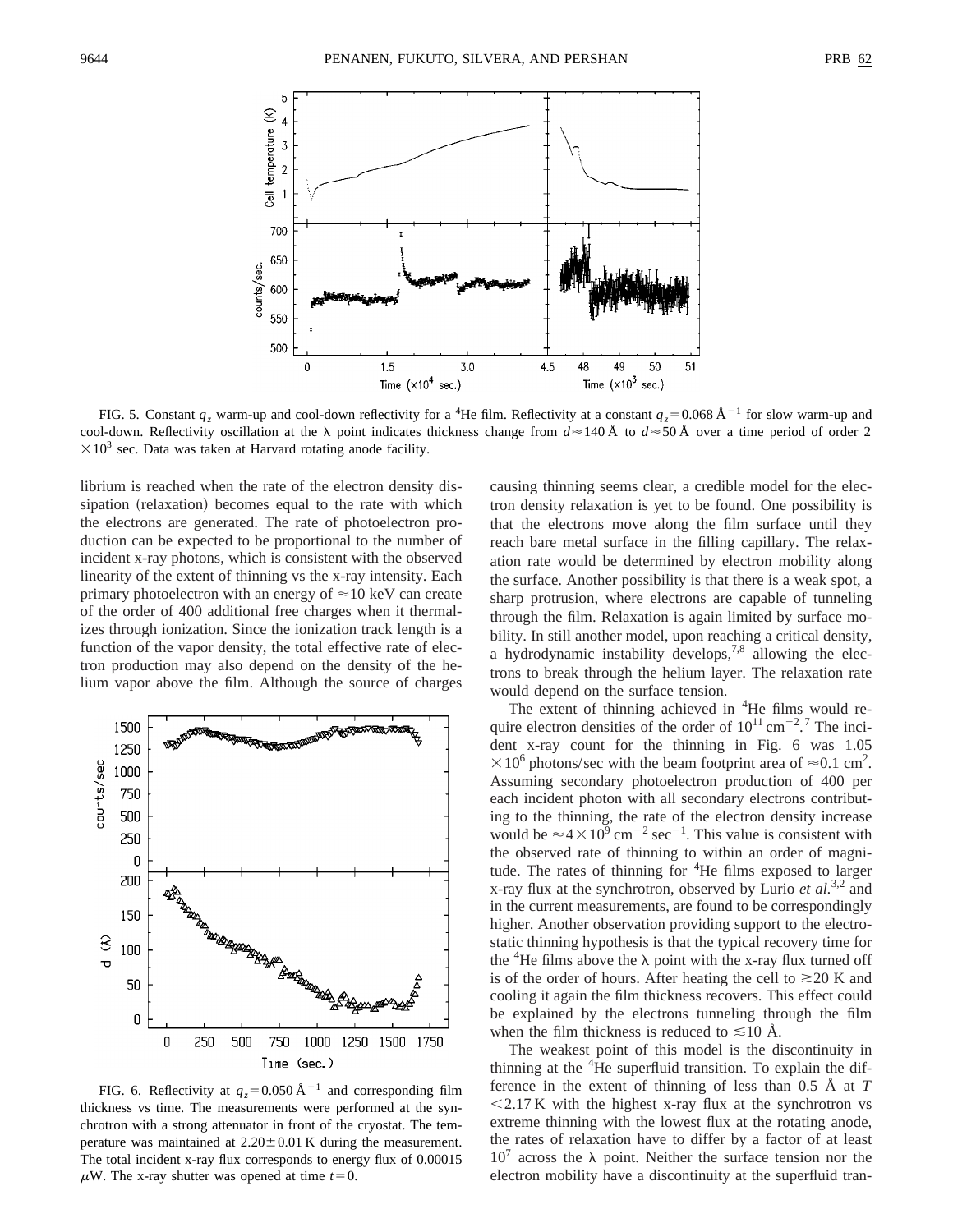sition (Ref. 9, and references therein). A similar argument arises in the case of  ${}^{3}$ He/ ${}^{4}$ He mixtures. Although the presence of <sup>3</sup>He in the vapor phase would lower electron mobility, the latest measurements where the <sup>3</sup>He content in the cell was kept constant and the film became thinner as the temperature was lowered indicate that scattering off <sup>3</sup>He gas could not be the primary cause for the slowed relaxation. Apart from scattering from the gas, the surface electron mobility is limited due to the interaction with the surface modes. At temperatures above  $0.4$  K, where  ${}^{3}$ He atoms do not populate the surface state, $^{10}$  changes to the surface tension due to <sup>3</sup>He are small. Direct interaction between the electrons and  $3$ He quasiparticles is weak,<sup>11</sup> although additional surface modes may exist under certain conditions for larger <sup>3</sup>He content.<sup>12</sup>

To further investigate the electrostatic charging hypothesis, the cell was equipped with electrodes to allow the application of electric fields across the substrate. Unfortunately, conducting substrates could not be used for unrelated technical reasons.<sup>1</sup> Although voltages corresponding to fields as high as  $2000$  V cm<sup>-1</sup> (limited by discharge in helium vapor) could be applied to the electrodes, the actual field at the substrate surface could not be determined. Even with this limitation, the setup would allow exploration of changes in thinning during transients, after the applied field was changed. An electron residing on the surface of a film 100 Å thick is subject to a field due to the image potential in the substrate of the order of  $10^4$  V/cm.<sup>8</sup> If the thinning is caused by electron pressure, applying the field to reduce this pressure should thicken the film. For films thinned to  $30-50$  Å in cases of pure  ${}^{3}$ He and  ${}^{4}$ He above the superfluid transition, the available fields would be small in comparison with the image potential fields ( $\approx 10^5 - 10^6$  V cm<sup>-1</sup>) and are unlikely to produce a measurable thickness change. However, in the case of dilute  ${}^{3}$ He/ ${}^{4}$ He mixtures the films in equilibrium are thicker and the image charge fields are smaller. We thus expected that the change in the extent of thinning due to applied field of  $1200 \text{ V cm}^{-1}$ , assuming constant surface electron density, should be of the order of 5–10 %. Since the equilibrium surface electron density is also a function of applied field, it should also change by a similar amount. Although the sensitivity of the reflectivity method is of the order of 0.5 Å, no additional change in film thickness was observed for the dilute mixture films thinned 30–40 Å by x rays, for both field polarities. An example of such a set of measurements is shown in Fig. 7.

The only case where the applied field appeared to have some effect on the film thickness was for the superfluid <sup>4</sup>He films in the pressing geometry (substrate charged positively). Film thickness could be lowered by as much as 120 Å from an unperturbed thickness of  $\approx$  230 Å (see Fig. 8). Such variation in thickness would be consistent with the increased electron density at the surface as the secondary free electrons and ions in the vapor separate. This voltage-induced thinning was not reliably reproducible and may have been caused by a prior electric discharge in the cell.

### **C. Thinning due to local heating**

The disparity between thinning observed above the <sup>4</sup>He superfluid transition and lack of such thinning below can be



FIG. 7. Reflectivity at a constant  $q_z = 0.351 \text{ Å}^{-1}$  as a function of time for a <sup>3</sup>He/<sup>4</sup>He mixture film. Expected reflectivity for a film of 91.3 Å thick is shown as a solid line. Calculated reflectivities for films 90.3 and 92.3 Å are shown as dashed lines. Equilibrium film thickness  $d_0 \approx 125$  Å. Voltages are applied at the points shown. To convert voltages to field strengths, multiply by 2. Positive voltage indicates a positively charged substrate.

adequately explained by the local heating model. $^{2,3}$  The discussion below will attempt to show that such a model is also applicable to the case of superfluid  ${}^{3}$ He/ ${}^{4}$ He mixtures.

In the two-fluid model of a superfluid the superfluid fraction has zero entropy. In constricted geometries in general and in the case of helium films in particular any heat exchange requires mass transfer as well. Heat transfer in superfluid helium films has two distinct regimes. At higher temperatures, heat is carried away from a hot spot by the vapor, while the superfluid film flow replenishes the evaporated atoms. At lower temperatures, where the vapor pressure becomes negligible, heat transfer is primarily due to the capillary wave quasiparticles, or ripplons, and, in the case of  ${}^{3}$ He/<sup>4</sup>He mixtures at  $T$ <0.3 K, due to  ${}^{3}$ He quasiparticles bound to the surface.<sup>13</sup> In the former case the superfluid film flow is dissipation-free and for large enough thermal gradients is limited by the critical velocity at the spot with the shortest perimeter (this principle is the main idea behind superfluid film burners in cryostat design).

Until recently the description above was thought to be the case for the  ${}^{3}$ He/<sup>4</sup>He mixtures as well, with  ${}^{3}$ He enriching the normal component in the two-fluid model. However, some experimental results indicate that the thermal conductance of  ${}^{3}$ He/ ${}^{4}$ He films is fundamentally different. Measurements of effective heat conductance along a coiled Mylar ribbon by Finotello *et al.*<sup>14</sup> show reduced conductance in the presence of  ${}^{3}$ He in thin (12 and 16 Å)  ${}^{4}$ He films below the Kosterlitz-Thouless  $(KT)$  (Refs. 15 and 16) transition. This result is interpreted as an indication of free vortices present in the film even below the KT transition. Another measurement supporting this hypothesis is due to Ekholm and Hallock.<sup> $17,18$ </sup> The superfluid persistent current decay rate was increased in the presence of <sup>3</sup>He beyond what one would expect from the increase in the normal component in the two-fluid model.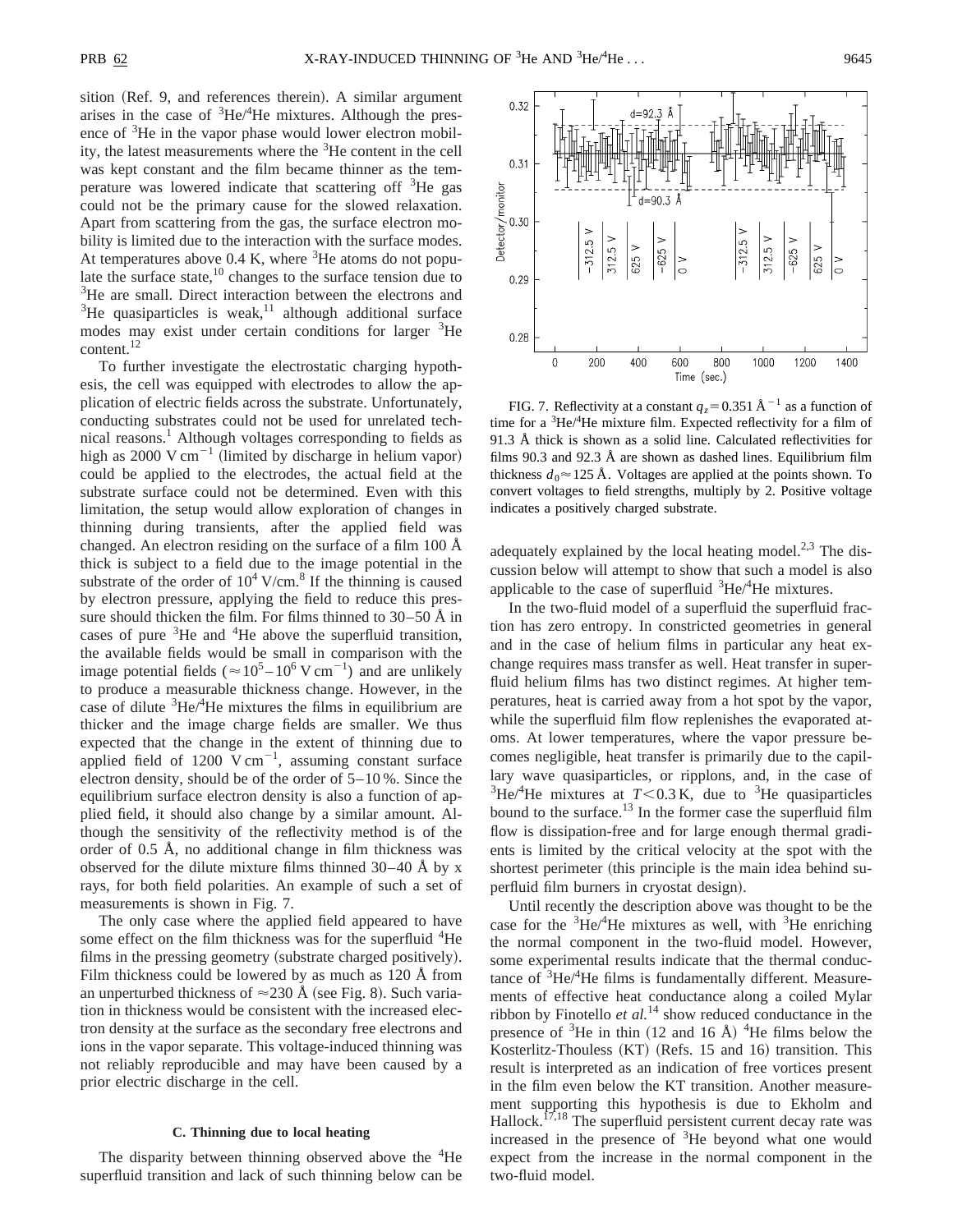

FIG. 8. Normalized reflectivity for a saturated superfluid <sup>4</sup>He film on a highly doped silicon substrate for various applied voltages. (O)  $T=1.70$  K,  $U=-500$  V,  $d=233$  Å; ( $\square$ )  $T=1.44$  K,  $U=0$  V,  $d=231$  Å; ( $\triangle$ )  $T=1.25$  K,  $U=0$  V,  $d=234$  Å; ( $\triangledown$ ) *T*  $=1.18$  K,  $U=1$  V,  $d=186$  Å; ( $\bullet$ )  $T=1.20$  K,  $U=10$  V, *d*  $= 174 \text{ Å}$ ; ( $\blacksquare$ )  $T = 1.90 \text{ K}$ ,  $U = 100 \text{ V}$ ,  $d = 102 \text{ Å}$ . Reflectivity data sets are offset for clarity. The typical error in the film thickness *d* is  $\pm$ 5 Å. Film thickness changes are induced by applied fields as small as  $2 \text{ V cm}^{-1}$  (distance between the bias electrode and the substrate surface is  $\approx$  5 mm). Positive voltage indicates a positively charged substrate. The film is stable and of constant thickness for negative and zero voltages.

The motion of a free quantized vortex across the streamlines of potential flow introduces an energy loss mechanism.<sup>19</sup> The role of <sup>3</sup>He impurity could be to reduce the energy necessary to create a vortex in the presence of superfluid flow, $^{20,21}$  or to facilitate vortex depinning. The case of <sup>4</sup>He-<sup>3</sup>He films in the temperature range between 0.3 and 0.7 K differs from the case of bulk mixtures by the fact that the  ${}^{3}$ He bound to the vortices and carried away can be replenished from the vapor.

One has to note that the effect discussed above is different from the other  $3$ He-induced reduction in the effective thermal conductance of <sup>4</sup>He through refluxing. It is well known that adding small amounts of  ${}^{3}$ He into a cell which contains superfluid <sup>4</sup>He and a fill capillary reduces the heat load. In this case,  ${}^{3}$ He in the gas phase impedes  ${}^{4}$ He vapor from fluxing back into the cell after evaporating at a higher temperature, and does not affect the film flow directly.

An estimate for the helium film flow rate can be inferred from the  ${}^{3}$ He/ ${}^{4}$ He mixture thinning data. The assumptions for this calculation are as follows. As indicated by Lurio *et al.* for <sup>4</sup> He thinning, of order 50% of the incident heat flux is dissipated in the film. We further assume that the film dissipates energy only by evaporating, without heat transfer to the substrate. The rate of atom loss *dN*/*dt* from the exposed area is

$$
\frac{dN}{dt} = 0.5 \frac{WN_A}{L},\tag{5}
$$

where *W* is the incident energy flux, *L* is the helium molar latent heat and  $N_A$  is the Avogadro constant. Substituting  $W = 2.9 \mu W$  and  $L \approx 80 \text{ J mol}^{-1}$ , we obtain the atom loss rate  $dN/dt$  of the order of  $10^{16}$  sec<sup>-1</sup>. From the incident slit settings and the incident angle the footprint perimeter is estimated to be a rectangle with length 10 mm and negligible width (0.4 mm). Under these assumptions, the helium film flow rate across the perimeter in equilibrium is calculated to be  $v \approx 0.2 \text{ cm sec}^{-1}$ . In the absence of dissipation in film flow any two points along the flow path would have the same chemical potential  $\mu$ . In the presence of <sup>3</sup>He, the thinning data suggests

$$
\Delta \mu = f(N_{\text{film}})v \tag{6}
$$

with the function  $f(N_{\text{film}})$  being linear in the <sup>3</sup>He content  $N<sub>film</sub>$  over at least 2 orders of magnitude. This result is consistent with the free vortex nucleation model in which the vortex production rate is linear in  ${}^{3}$ He content.

#### **IV. CONCLUSION**

X-ray induced thinning has been observed in films of pure <sup>4</sup>He above the superfluid transition and in films of  ${}^{3}$ He/<sup>4</sup>He mixtures. The extent of thinning in dilute  ${}^{3}$ He/ ${}^{4}$ He mixtures defined as the change in the local chemical potential is found to be linear in  ${}^{3}$ He concentration in the film over 2 orders of magnitude. The data is analyzed in terms of two models: local heating and electrostatic charging. The electrostatic charging model fails to explain the observed dramatic change in the extent of thinning at the <sup>4</sup>He superfluid transition. The local heating model is consistent with the <sup>4</sup>He data but requires that the film flow for  ${}^{3}$ He/ ${}^{4}$ He mixtures be dissipative. Dissipative flow for the mixture films has been previously observed in persistent current decay measurements, $17,18$  and in heat conductivity measurements<sup>14</sup> and has been interpreted as being caused by free vortices persisting to temperatures below the superfluid transition. Our data also indicates that the observed dissipation is linear in <sup>3</sup>He concentration.

#### **ACKNOWLEDGMENTS**

The authors acknowledge the assistance of Ralf Heilmann and Shilpa Jain in taking synchrotron data. This work was supported in part by NSF Grant No. NSF-DMR-95-23281. Research was carried out in part at the National Synchrotron Light Source, Brookhaven National Laboratory, which is supported by the U.S. Department of Energy, Division of Materials Sciences and Division of Chemical Sciences under Contract No. DE-AC02-98CH10886.